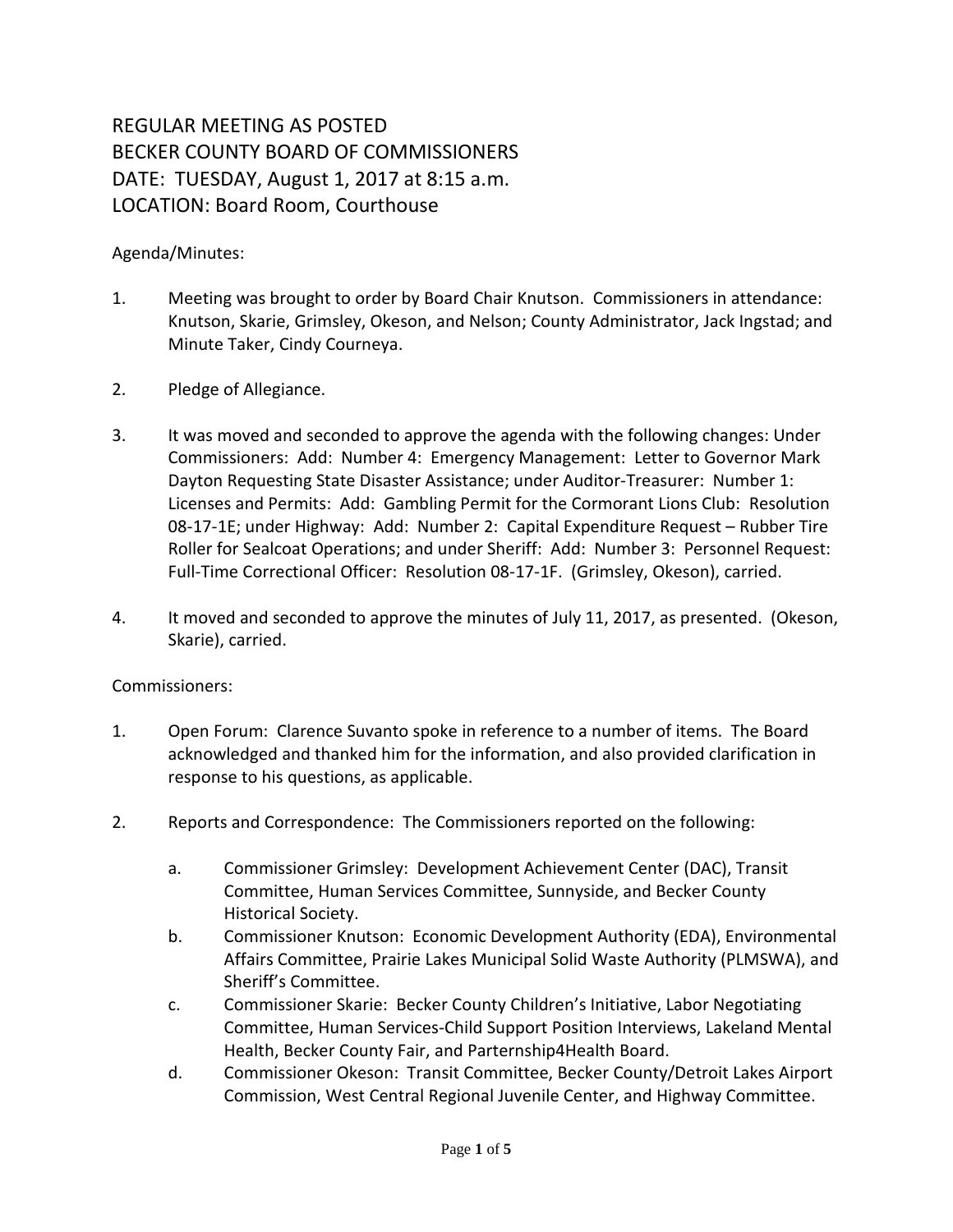- e. Commissioner Nelson: Highway Committee, Becker County Fair, Becker County Soil and Water Conservation District (BCSWCD), Becker County/Detroit Lakes Airport Public Wetland Hearing, and Courthouse Committee.
- 3. Appointments: There were none, however, it was noted that the upcoming appointments needed for the Becker County/Detroit Lakes Airport Commission will be considered at the next Board meeting on August  $15<sup>th</sup>$ , to allow time to advertise the positions.
- 4. It was moved and seconded to approve the letter to Minnesota State Governor Mark Dayton requesting State Disaster Assistance for Becker County, due to extensive damages caused by severe storms and straight line winds on July 11, 2017; and to authorize the Board Chair to sign said letter. (Okeson, Skarie), carried.
- 5. It was noted that the Association of Minnesota Counties (AMC) Fall Policy Conference will be held on September 14-15, 2017 at Breezy Point Resort.

Finance Committee Minutes: Mary Hendrickson presented:

- 1. It was moved and seconded to approve the Regular Claims, Auditor Warrants, and Over 90-Day Claims, as presented:
	- a. Auditor Warrants (Tuesday Bills):
		- i.  $07/11/2017$ , in the amount of \$ 56,611.20;
		- ii.  $07/18/2017$ , in the amount of \$198,841.91;
		- iii. 07/25/2017, in the amount of \$200,888.97;
		- for a total of . . . . . . . . . . . . . . . . . . . . . **\$ 456,342.08**
	- b. i.  $07/28/2017$ , in the amount of \$470,349.20; ii. 07/28/2017, in the amount of  $$571,306.04$ ; for a total of . . . . . . . . . . . . . . . . . . . . . \$**1,041,655.24**
	- c. Over 90-Day Claims:
		- i. Ballard Sanitation, in the amount of \$2,300.00 (invoice just turned in).

(Skarie, Okeson), carried.

Auditor-Treasurer: Mary Hendrickson presented:

- 1. Licenses & Permits:
	- a. It was moved and seconded to approve the Temporary 1-4 Day Liquor License for Detroit Mountain Recreation Area (DMRA), Inc., for operations at the DMRA on August 25, 2017 – Erie Township. (Grimsley, Okeson), carried.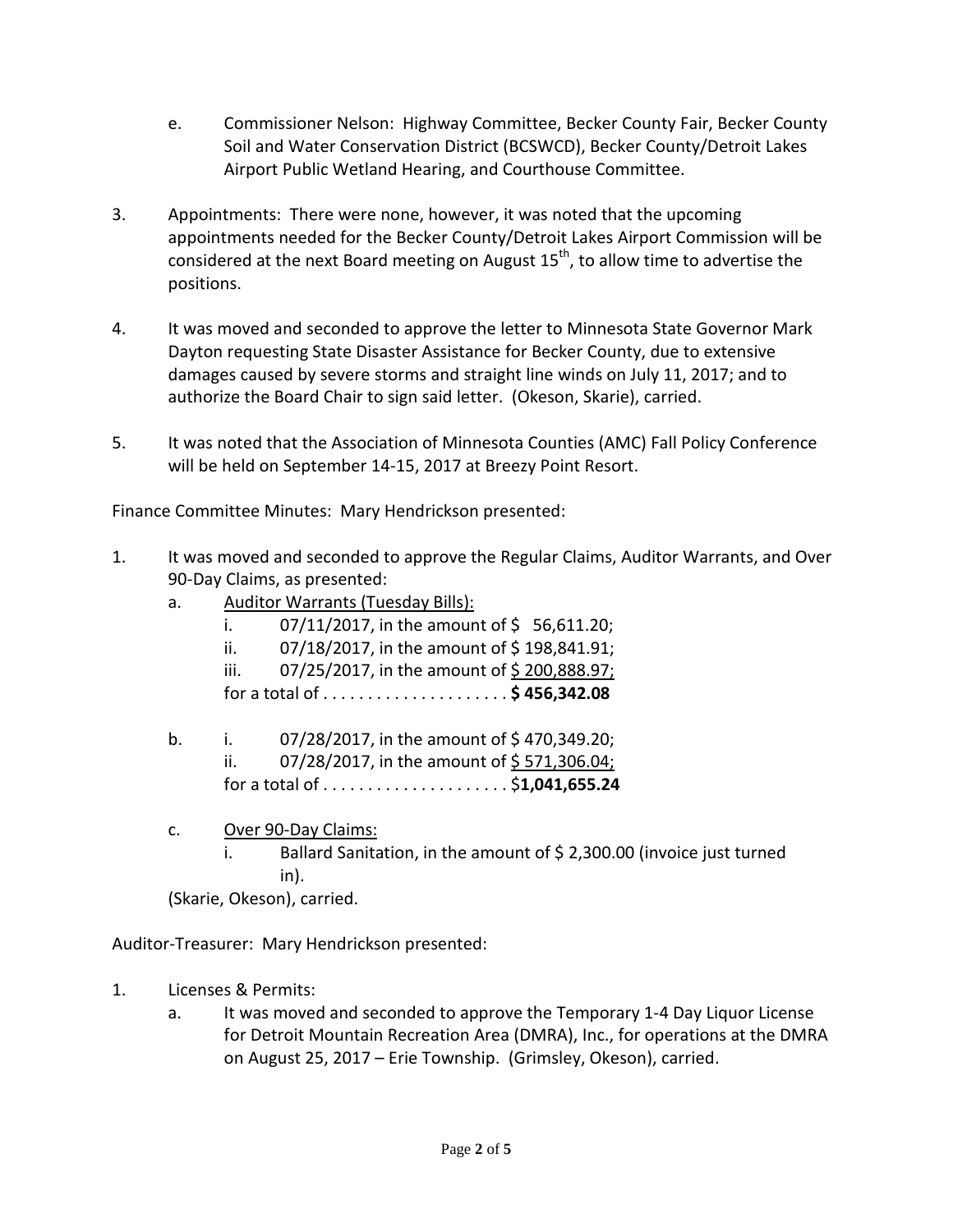- b. It was moved and seconded to approve Resolution 08-17-1E, to approve the Gambling Application for Exempt Permit to conduct a Raffle for the Cormorant Lions Club on September 29, 2017, for operations at the Cormorant Community Center, 10929 County Highway 5, Pelican Rapids, MN in Cormorant Township. (Okeson, Skarie), carried.
- 2. It was moved and seconded to approve Resolution 08-17-1A, to approve the Public Easement to Forest Township to provide public access on the existing Sunset Drive, based on the 2017 surveyed legal description, for a portion of Parcel #12.7107.000 in Section 17-142-37. (Grimsley, Nelson), carried.
- 3. It was moved and seconded to approve Resolution 08-17-1B, to approve the Public Easement to Round Lake Township to provide public access on the existing East Round Lake Road, based on the 2017 surveyed legal description, for a portion of Parcel #25.7086.000 in Section 17-141-38; and with the application fee taken from the proceeds of the sale. (Grimsley, Nelson), carried.
- 4. It was moved and seconded to approve the request to add Parcel #51.0161.000, located at 5023 5<sup>th</sup> Street in Lake Park, MN, to the list for the Becker County Land Sale on September 23, 2017, and with the sale proceeds to be paid to the Becker County Economic Development Authority (EDA). (Grimsley, Nelson), carried.
- 5. It was moved and seconded to approve the request to remove Parcel #53.0015.000 from the list for the Becker County Land Sale on September 23, 2017. (Grimsley, Nelson), carried.

Highway: Jim Olson presented:

- 1. It was moved and seconded to approve Resolution 08-17-1D, to award the bid to Kern & Tabery, Inc., Wadena, MN, and to accept the low bid in the amount of \$1,664,591.65 for Project SAP 003-625-007, for CSAH 25 grading and paving work; and to hereby authorize and direct the Board Chair and County Administrator, on behalf of Becker County, to execute and enter into said agreement. (Okeson, Nelson), carried.
- 2. It was moved and seconded to approve the purchase of a 2008 Ingersoll Rand PT 125R Pneumatic Roller, to be used mainly for chipsealing, from Swanston Equipment Company, Fargo, ND at the low quote of \$33,900.00, with the total net cost at \$27,700.00 (machine price \$33,900.00 minus \$6,200.00 in rent). (Okeson, Nelson), carried.

MN Counties Intergovernmental Trust (MCIT) – 2017 MCIT Report:

1. MCIT Risk Management Consultant, Tom Suppes, introduced himself and provided an overview of the 2017 MCIT Report to Becker County.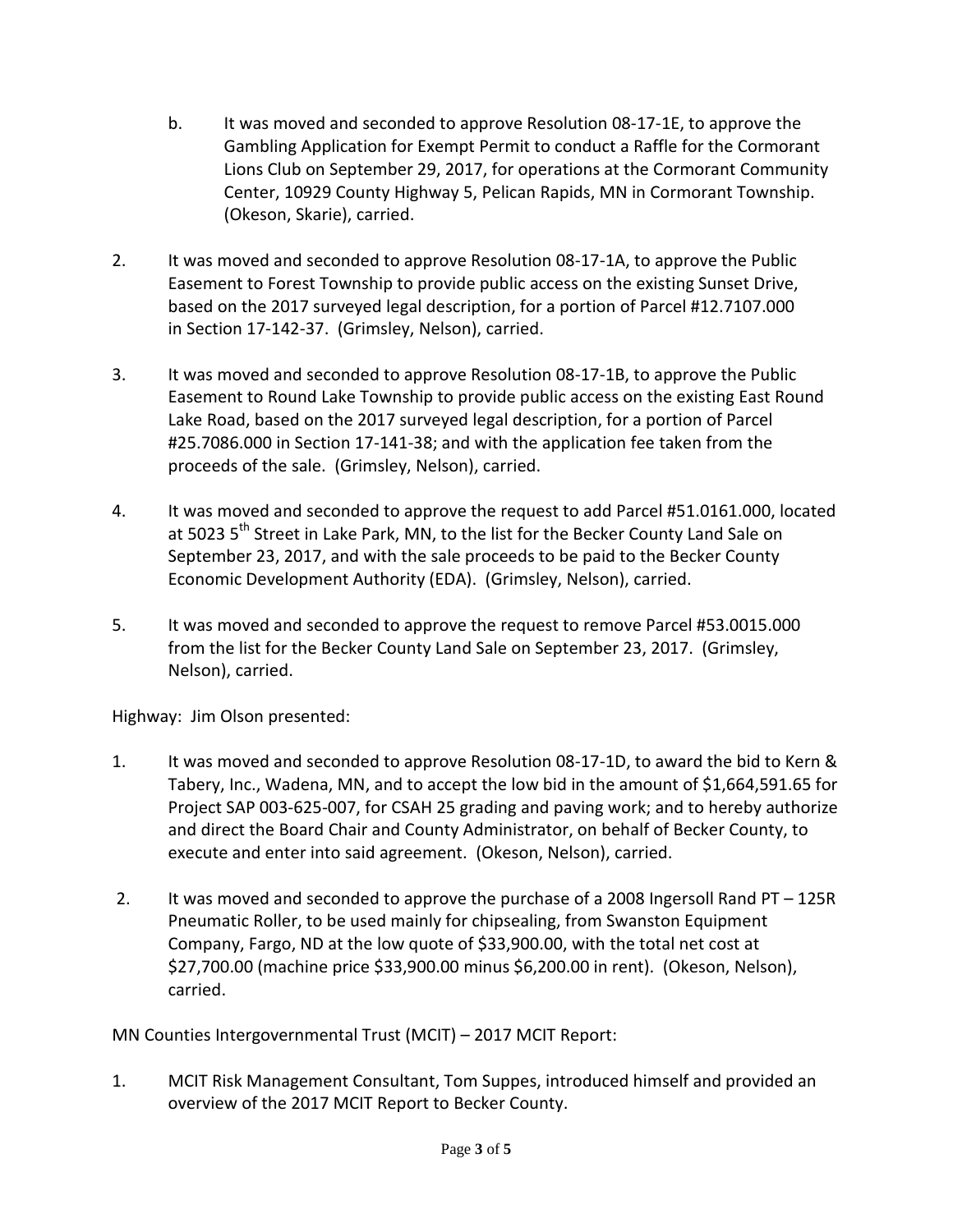West Central Initiative (WCI): WCI Updates:

1. WCI Business and Economic Development Director, Greg Wagner, and CFRE, Donor Services Officer, Tom McSparron, provided an update on the activities of WCI for the region, and specifically for Becker County; and requested that Becker County continue their support with a commitment of \$6,000 to the WCI endowment in 2018.

Human Services: Denise Warren presented:

- 1. It was moved and seconded to accept the Human Services Reports for Adult Services, Child and Family Services, Child Support, Community Health, Financial Services, Mental/ Chemical Dependency (MCD), Transit and the Waiver Report, as presented. (Grimsley, Skarie), carried.
- 2. It was moved and seconded to approve the Human Services Claims for Human Services, Community Health, and Transit, as presented. (Skarie, Grimsley), carried.

Sheriff: Todd Glander presented:

- 1. It was moved and seconded to approve the purchase and installation of squad car equipment, at a total cost of \$81,517.32, and as follows:
	- a. Warning and Protection Systems for two (2) 2017 Ford Utility/Patrol Units at the low quote of \$18,217.02, from Code 4 Services, LLC, Pelican Rapids, MN;
	- b. Warning and Protection Systems for one (1) 2017 Ford Utility/Investigator Unit at the low quote of \$8,411.47, from Code 4 Services, LLC, Pelican Rapids, MN;
	- c. Warning and Protection Systems for one (1) new 2017 Ford Utility/Patrol Unit at the low quote of \$8,012.41, from Code 4 Services, LLC, Pelican Rapids, MN;
	- d. Three (3) Digital Video Camera Systems, which will interface to the current system, at a total cost of \$16,041.99, from Watch Guard, Allen, TX;
	- e. One (1) DSR 2X Stalker Radar with Instant 0n-Remote at a cost of \$2,912.50, and at State Contract pricing;
	- f. Four (4) hitches from Mountain Motors of Detroit Lakes, MN, at the low quote of \$1,486.58;
	- g. Computers and printers at a cost of \$20,985.35 from SHI, Somerset, NJ (used computers will be installed in the spare squad cars);
	- h. Five (5) Remington Rifles and five (5) Smith Wesson Shotguns from Lakes Sport Shop, Detroit Lakes, MN at the quote of \$5,450.00 (cost is \$100.00 more than Reeds in Walker, MN, but no shipping cost was included).

(Nelson, Okeson), carried.

2. It was moved and seconded to approve the purchase of twenty-seven (27) 9 mm. Glock Handguns for department issued side arms for twenty-one (21) full-time deputies